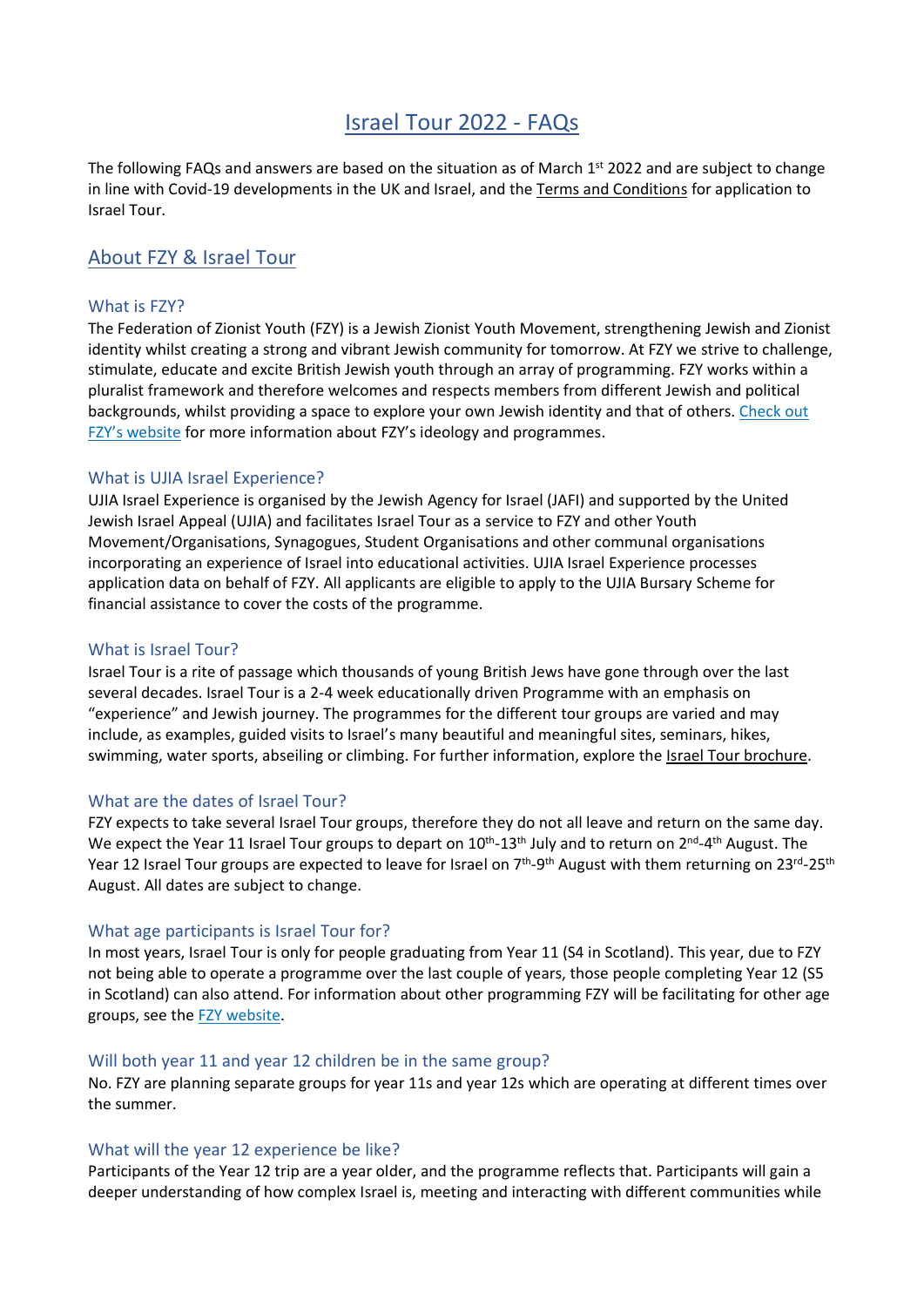forging their own Zionist identity over 16 action-packed nights. And there's loads of fun thrown in too, with time to explore Tel Aviv and relax by the Dead Sea. This is an engaging, exciting trip bursting with new opportunities.

#### What type of accommodation with the participants be staying in?

FZY groups stay in lots of different types of overnight accommodation, including Kibbutzim, youth villages, and campsites. You can expect that the vast majority of nights will be spent in youth hostels; these are basic but clean and often quite lovely. Rooms typically sleep around four participants, normally with ensuite bathrooms and showers.

### What will the participants do on Israel Tour?

The core programme (subject to change) for each of our buses includes all of the following: Jerusalem, the Kotel, Old City, Yad Vashem & Mt. Herzl; Tel Aviv; Touring the north and south; Bedouin hospitality; Tsfat; Abseiling; Desert & water hikes; Maccabiah Games; Masada at sunrise; Dead Sea; Camel rides; Volunteering; Kayaking; Snorkelling the Red Sea\*; and Druze hospitality\*. \*These options are not guaranteed for Year 12 trip as they have a shorter trip.

More details can be found in the Israel Tour [Brochure.](https://0f2b0f42-b256-4e53-9d73-bf41dfd50732.usrfiles.com/ugd/0f2b0f_92ce2554f4a2428189a4d0a2d05e455b.pdf)

#### How many participants will there be on an Israel Tour group?

This will partially depend on how many people apply. We are expecting to create buses that have 40 participants, although this could be slightly more or less depending on various factors.

#### Will the participants be with their friends?

FZY's plan is to place participants with their friends whilst at the same time ensuring they get to be with some new people. As part of the application process you will be asked to highlight some people you would like to be in a tour group with. FZY will then attempt to split the tour groups as best as we can based on friendship requests and ensuring groups that are balanced. There will be at least one occasion that every Israel Tour group will meet up with every other, and many more times when groups will see and/or stay with each other as they travel across Israel.

#### Can I join Israel Tour for a selection of days or a shorter time?

The basic answer to this question is no. However, if you have a personal situation that you believe may be 'exceptional' then please be in contact with the FZY Office who can determine whether there is anything that can be done about your specific case.

#### Can an Israel Tour participant fly to / home from Israel independently of their Israel Tour group?

This year, due to many factors, the participant will need to fly out and come home with their Israel Tour group unless they have been required to isolate or in the case of an exceptional circumstance.

#### Who are your staff?

Each Israel Tour bus is expected to have four madrichim (leaders) who will accompany the group throughout. Traditionally, this has been two British madrichim who are students in university, and two Israeli madrichim who have completed their IDF service, one of which will be a tour guide and another who will be a first aider. FZY, along with its partners from UJIA Israel Experience and Tlalim provide extensive, up-to-date and programme-specific training to all madrichim (British and Israeli) in safeguarding, child protection, discipline, welfare, education, etc. No madrich/a is allowed to begin their role without this training. We bring in external expertise to advise on and in some cases deliver certain training to ensure it is of the highest standard.

#### What is the price of Israel Tour and what does it include?

FZY has an early bird reduced price in addition to our standard price. These are the prices:

• Israel Tour Year 11 Reduced Price – £3,675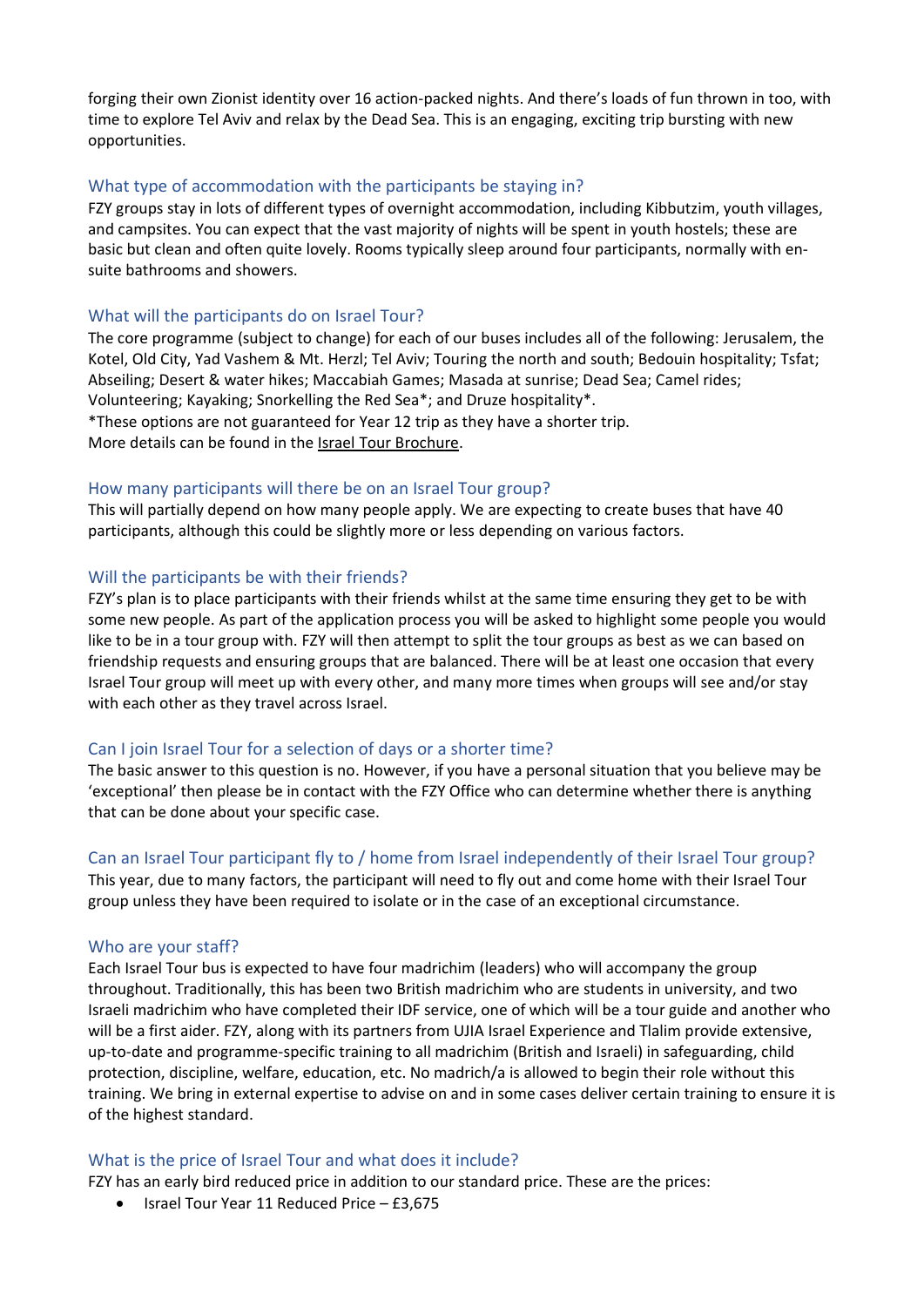- Israel Tour Year 11 Full Price £3,799
- Israel Tour Year 12 Reduced Price £2,699
- Israel Tour Year 12 Full Price £2,799

The early bird reduced price is only available to applicants who make their initial application and deposit payment before 13:00 on 7 March 2022. The price includes outbound and return flights between the designated airport and Israel, accommodation, three meals a day, educational guided tours, seminars, transportation in Israel, group activities, entrance fees, security costs, and the insurance policy. The price does not include spending money (i.e., for snacks and memorabilia) and a refundable damage deposit. Israel Tour is more expensive than previous years due to the additional costs of running the programme during a pandemic.

## Will the participants need spending money?

There will be times participants may want to buy snacks, ice cream, memorabilia, etc. whilst in Israel. We recommend participants bring with them a small amount of spending money to purchase these things if they want.

## What food will be provided?

Breakfast and dinner are often served buffet-style in hostels. Because participants spend each day out and about, lunch varies between sandwiches, packed lunches, and hot lunch deliveries (like school meals!). All of the food we provide is certified Kosher and the programme caters for a wide range of allergies and dietary requirements. Sometimes, if groups are spending a lunchtime in a marketplace or an evening in a shopping mall, participants receive the cash-equivalent of a meal so that they can choose their own food.

## Can FZY cater for special dietary requirements?

In most cases, FZY can cater for special dietary requirements if we are made aware of these in advance. In Israel, food allergies are far less common than in the UK; especially with regards to nut, sesame and chickpea allergies. Consequently, we are unable to provide food suppliers, restaurants or accommodation sites in Israel that can guarantee that food has been made in a nut free environment or guarantee that specific foods have not been present in the preparation of a dish. Additionally, many snacks (including chocolate and crisps) contain nuts, sesame and/or chickpeas which means their presence are likely to be found throughout Israel, including in kitchens.

## How does Shabbat look on FZY Israel Tour?

Shabbat is often one of the best days on Israel Tour as we create a real '*Shabbatmosphere*' that encapsulates the whole group. FZY is a pluralist youth movement, and as such do not dictate or educate how participants should / shouldn't observe Shabbat. We will provide three different services / options for participants to engage in on Friday night and Shabbat morning and all the activities that we offer operate within the laws of Shabbat. In public places we ask that the participants do not break Shabbat, but in their rooms and private spaces they are able to as they wish.

#### Can participants use their phones?

During programmed time and at other times stated by the madrichim (leaders) we have a phone-free environment to encourage the participants to socialise with one another and build lasting friendships. At limited and specified times during the programme, participants can use their phones.

#### What is the procedure if a participant is unwell?

There will be a first aider on the group staff of Israel Tour. If a participant is feeling unwell or requires extra support, the first aider alongside the other group leaders will be available to assist. There are group rakazim (coordinators) and other staff based in Israel to support this process.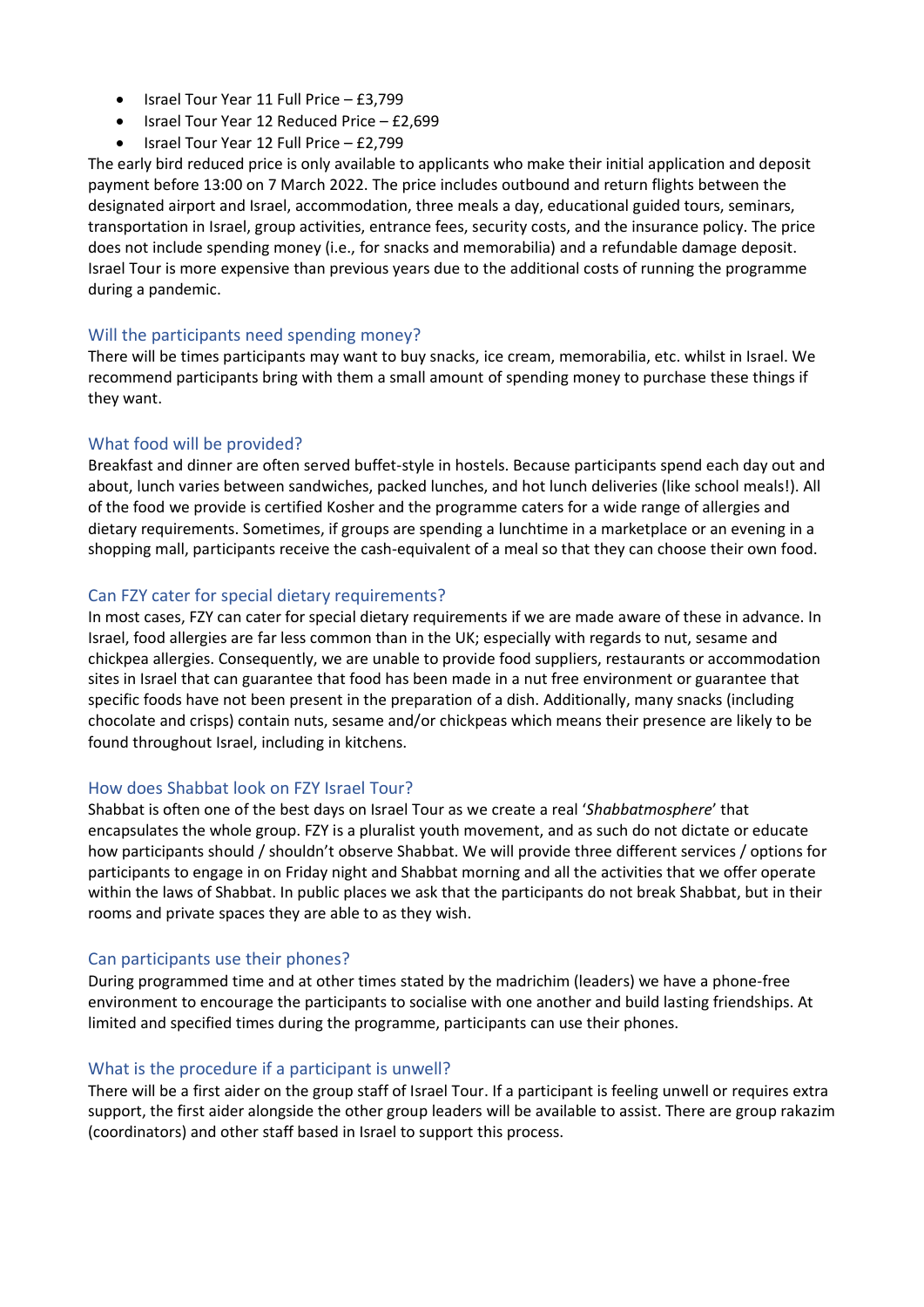## What happens with medication during Israel Tour?

The medication will be held and dispensed by the British Israel Tour madrichim (leaders) for the entirety of Israel Tour. It is the responsibility of the participant to remind and request the madrichim to administer their prescribed medication in the correct dosage and at the designated time. The only exceptions relate to EpiPens, Insulin and Inhalers. All participants requiring an EpiPen, Insulin or an Inhaler must ensure they bring three doses with them on Israel Tour. The participant must carry one dose on them at all times and two additional doses should be handed into the British madrichim.

## Application Process

## How do I sign up?

To sign up you need to complete a short online application form. This must be accompanied with a deposit which can also be paid online via the application form. A more thorough application and medical form will be sent later in the process.

#### How and when do I pay?

A deposit is required upon initial application and there is a section in the initial online application that can process payment of this. The deadline for the payment of the deposit is Monday 14<sup>th</sup> March 2022. The full balance of the Programme is due and must be paid no later than Thursday 28 April 2022. Payment using credit / debit card through FZY's online payment system is preferable, although other payment methods are accepted. Contact Ruth [\(ruth@fzy.org.uk\)](mailto:ruth@fzy.org.uk) at the FZY office to explore additional payment methods.

## What if I can't afford the full cost of Israel Tour?

FZY is an inclusive youth movement and we understand, especially during the challenging financial times brought about by the Covid-19 pandemic, that not everyone can pay the full price for Israel Tour. Therefore, there is financial assistance available for families that are unable to pay the full price of the programme from FZY, the [Friends](https://www.ffzy.org.uk/) of FZY and the [UJIA.](https://ujia.org/) As part of the initial online application form there is an opportunity to request financial assistance. If you require further information and/or your circumstances have changed and you did not request financial assistance on the initial application form, please contact Claire [\(claire@fzy.org.uk\)](mailto:claire@fzy.org.uk) at the FZY office in confidence. She will be able to explain the financial assistance process further and answer any questions you may have.

## What are the key dates I should be aware of when applying for Israel Tour?

Applications for Israel Tour open on 1<sup>st</sup> March 2022 and close on 14<sup>th</sup> March 2022. FZY has limited spaces available so complete your forms early to avoid disappointment. If you are not offered a place, you may be put onto a waiting list or our partners at UJIA Israel Experience may be able to support you to get a place with a different Youth Movement/Organisation.

#### When will I need to pay?

Deposit is due by Monday 14<sup>th</sup> March 2022 and full payment is due by Thursday 28<sup>th</sup> April 2022. Unfortunately, due to the difficulty of organising Israel Tour this year, payments must have cleared by these dates and no later otherwise the place on Israel Tour for the participant will be compromised.

#### Are there limited spaces on Israel Tour?

Yes. FZY have a certain number of flights to Israel that have been reserved. Additionally, to ensure a high standard of programming, there are a limited number of madrichim (leaders) who can facilitate the groups. FZY envisions being able to take several hundred participants on Israel Tour, but should applications be very high, there will be a limit on the number of applications we can accept.

#### Will my child have priority if they have been on an FZY programme in the last 12 months?

Yes. Those participants that have been enrolled on an FZY programme this past year will receive priority if they apply to Israel Tour before the early bird deadline on Monday 7<sup>th</sup> March 2022. After this deadline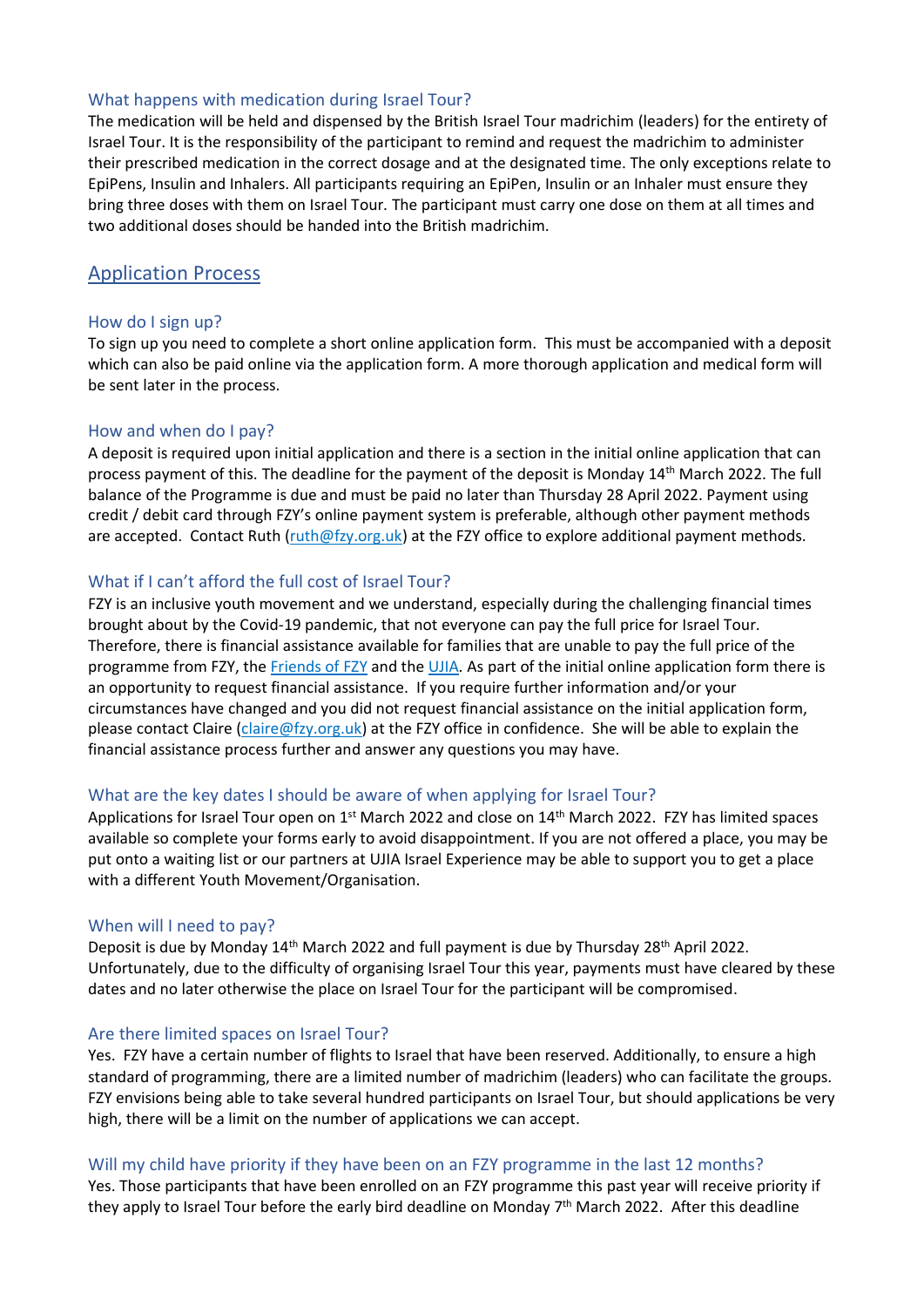passes, FZY can no longer provide priority to anyone. Even within the time allocated for priority placement, FZY will still operate on a first-come first-serve basis and there may be other factors, i.e., ensuring balanced Israel Tour groups with regards to gender, etc. or governmental regulations that may impact the acceptance process.

## Will there be an information evening?

Absolutely. As there may be changes to Israel Tour based on government guidance over the coming months, FZY will be setting dates for an information evening closer to the time. We will share this date and other information about the meeting with parents/guardians in due course.

## Covid-19

## What happens if a participant gets Covid-19 and can't go on Israel Tour?

If a participant tests positive before their Israel Tour departure date and meets the conditions of cancellation for the reasons stipulated by the cancellation insurance we have secured, then a refund will be provided, less administration fees. Participants who subsequently test negative or complete any required isolation periods may be able to join their Israel Tour programme at a later date at the discretion of FZY and at their own cost. Full details are available in the Terms and [Conditions.](https://0f2b0f42-b256-4e53-9d73-bf41dfd50732.usrfiles.com/ugd/0f2b0f_48eaee80da4749c7a4dd5d5378cd57c8.pdf)

## What happens if a participant gets Covid-19 in Israel on Israel Tour?

Currently anyone testing positive for Covid-19 in Israel needs to self-isolate for a minimum of 5 days. While the participant cannot be in physical contact with other people during this period, the organisers of Israel Tour will ensure that there is a minimum of two leaders on call 24/7 and there will be access to an assigned medical professional. In cases where we deem it necessary on welfare grounds (physical or mental), we may ask for a formal commitment that a parent or guardian will join the participant during the isolation period before agreeing that they can participate in the programme. If a participant contracts Covid-19 during Israel Tour, we will make every effort that they can re-join the programme as soon as regulations allow. If their isolation period extends beyond the final date of Israel Tour, the organisers will ensure they are placed on the first available flight out after their isolation period ends and will provide the same level of support throughout the isolation period.

## Do I need to take out my own insurance for Israel Tour?

As part of the cost of Israel Tour, travel and medical insurance is included. Policy details are available on request. If you would like to secure additional cover over and above the cover that has been secured and is included within your Israel Tour package, you are entitled to action this independently. Some pre-existing health conditions are not included, so you should ask for a copy of the insurance policy to confirm whether the condition is included.

#### Will participants who are not vaccinated or partially vaccinated be allowed entry to Israel?

As of 1<sup>st</sup> March 2022, non-Israeli citizens from the UK will be allowed to travel to Israel regardless of their vaccination status. However, in anticipation that Covid-19 regulations may change again before the summer, we strongly encourage all applicants to follow the advice of the UK government regarding vaccinations and to ensure that vaccinations and recovery are properly documented.

The latest information on Entry of Non-Israeli Citizens to Israel by Air can be found here: <https://corona.health.gov.il/en/abroad/arriving-foreign-nationals>

## Cancellation

What are the cancellation terms of Israel Tour for non-Covid reasons?